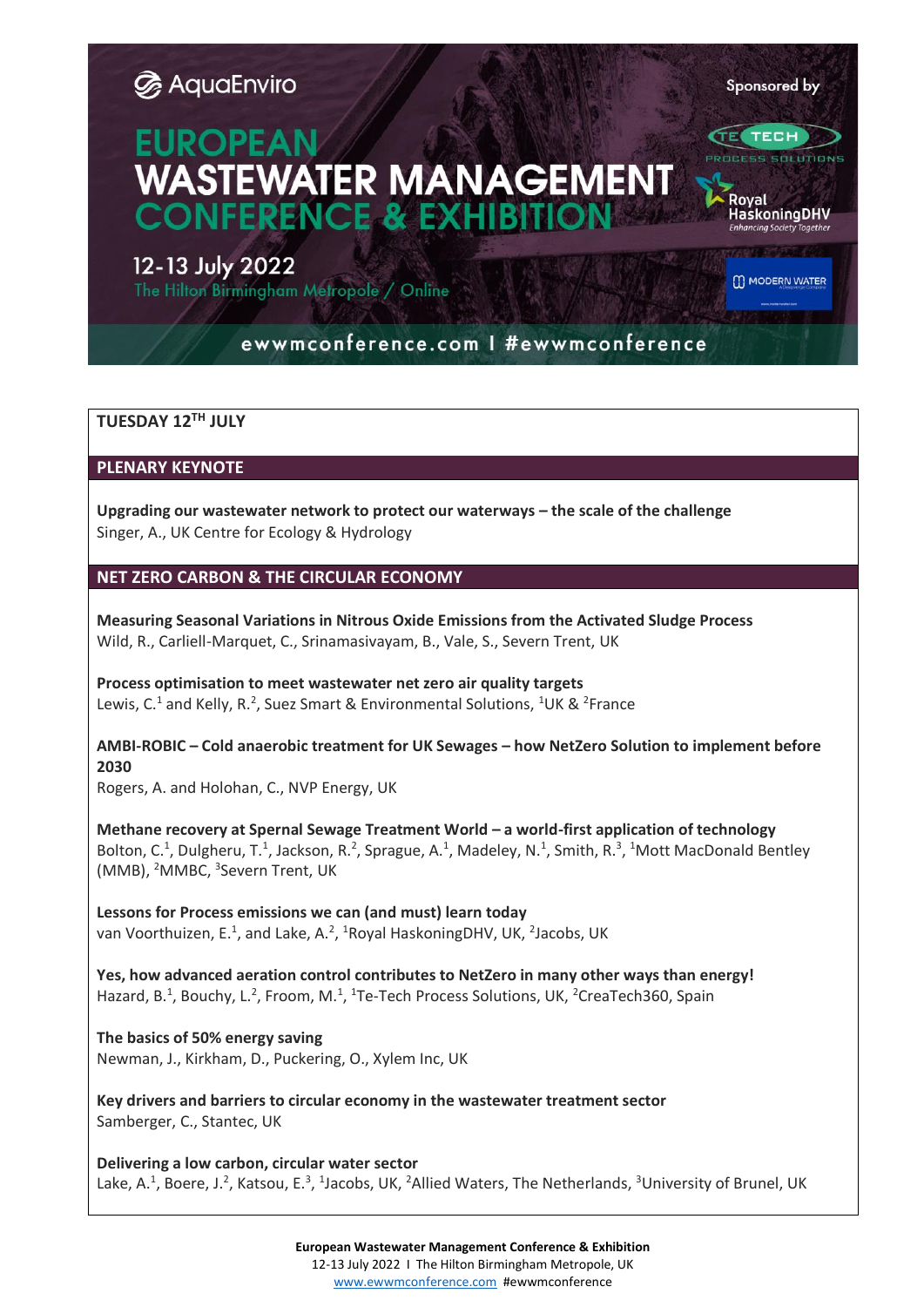**Use locally produced effluent to combat drought: wastewater is an eternal water resource** Lavender, P. and Kerstens, S., Royal HaskoningDHV, UK

#### **Application of Circular Economy concept towards a sustainable wastewater management: case study of a Full-scale UASB reactor in a Developing Country**

Arthur, P.M.A.<sup>1</sup>, Konate, Y.<sup>1</sup>, Sawadogo, B.<sup>1</sup>, Sagoe, G.<sup>2</sup>, Ahmed, I.<sup>3</sup>, Dwumfour-Asare, B.<sup>4</sup>, <sup>1</sup>Institut International d'Ingénierie de l'Eau et de l'Environnement (2iE), Burkina Faso, <sup>2</sup>Waste Landfills Co. Ltd, Ghana, <sup>3</sup>Sewerage Systems Ghana Ltd, Ghana, <sup>4</sup>AAM – University of Skills Training and Entrepreneurial Development, Ghana

## **NATURAL SOLUTIONS**

**Industrial Phycology: Harnessing the natural power of microalgae as a multi-benefit nature-based solution for the wastewater industry**

Ekins-Coward, T., Ho, F., Baldry, M., Industrial Phycology, UK

**Exploiting urban wastewater: sustainable production of the new superfood Galdieria phlegrea with lowconsumption reactors**

di Cicco, M-R., Ciniglia, C., Palmieri, M., Lovinella, M., Lubritto, C., University of Campania Luigi Vanvitelli, Italy

**NBS and Reactive media for Phosphorus removal at Severn Trent as part of our rural strategy: characterisation, assessment, deployment** Palmer, M., Sousa, J., Smith, R.A., Richards, A., Pitt, S., Severn Trent, UK

#### **EMERGING CONTAMINANTS**

**Innovations in new sustainable low TOTEX treatment technologies for micropollutant removal** de Wilt, A.<sup>1</sup> and Lavender, P.<sup>2</sup>, Royal HaskoningDHV, <sup>1</sup>The Netherlands, <sup>2</sup>UK

**Do process operational variables impact the fate of micropollutants in Activated Sludge Plants?** Herron, D.<sup>1</sup>, Campo-Moreno, P.<sup>2</sup>, Monkhouse, C.<sup>1</sup>, Thornton, A.<sup>3</sup>, <sup>1</sup>Aqua Enviro, <sup>2</sup>Cranfield Water Science Institute, <sup>3</sup>Atkins

**An evaluation of the approaches for managing microplastics in the post-Brexit era: a case study from the Thames River**

Khatri, S., University of Windsor, Canada

**Microplastics in wastewater – Sampling, extraction and analysis – Chem 5 experiences** Bugg, T.<sup>1</sup> and Johnson, A.<sup>2</sup>, <sup>1</sup>Aqua Enviro, <sup>2</sup>CEH, UK

#### **POINT SOURCE POLLUTION CONTROL**

**Effective and sustainable final effluent disinfection at Anglian Water using in-situ produced PFA oxidisation** Morris, P.<sup>1</sup>, Hall, G.<sup>2</sup>, Aubeuf-Prieur, P.<sup>1</sup>, <sup>1</sup>Kemira, <sup>2</sup>Anglian Water Services, UK

**Tertiary wastewater treatment, combining sand filtration and UV technology** Wouters, H.<sup>1</sup>, Thege, C.<sup>2</sup>, Vermeeren, W.J.A.M.<sup>3</sup>, <sup>1</sup>Brightwork BV, <sup>2</sup>Van Remmen UV Technology, <sup>3</sup>Waterboard Brabantse Delta, The Netherlands

**Treatment of emerging contaminants "An evaluation of the te-ionTM non-thermal plasma-based oxidation process"**

Hazard, B.<sup>1</sup>, Jabornig, S.<sup>2</sup>, Marinheiro, L.<sup>3</sup>, <sup>1</sup>T-Tech Process Solutions, <sup>2</sup>SFC Umwelttechnik, Austria <sup>3</sup>AST -Environmental Solutions and Services, USA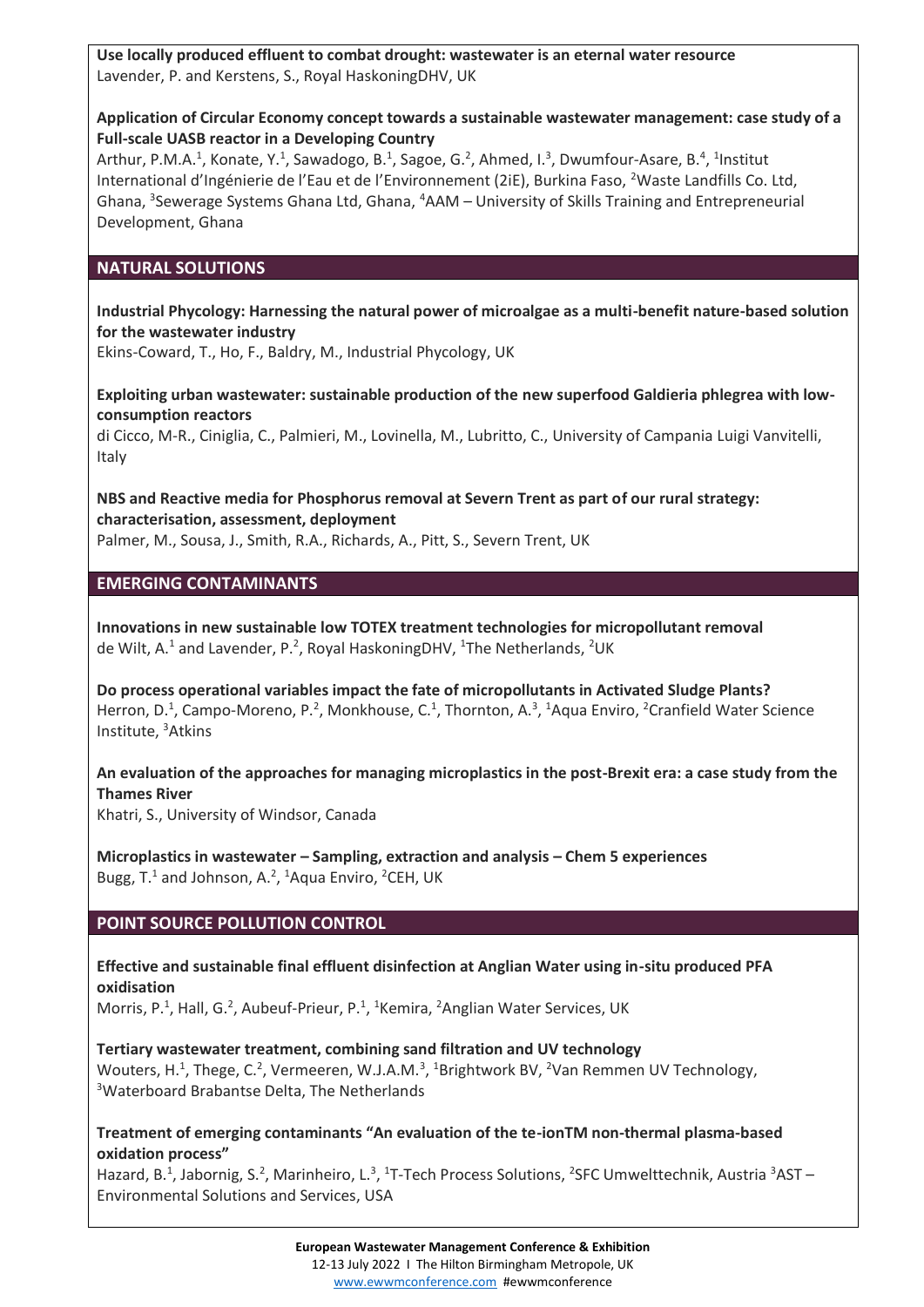**Removing pharmaceutical compounds at the source and centralized to reuse wastewater effluent for irrigation purposes**

Broeders, E.<sup>1</sup>, Boelee, N.C.<sup>1</sup>, Kramer-Hoenderboom, A.<sup>2</sup>, Groot Kormelinck, K.<sup>3</sup>, <sup>1</sup>Nijhuis Saur Industries, <sup>2</sup>Waterschap Rijn en IJssel, <sup>3</sup>Van Remmen UV Technology BV, The Netherlands

#### **NETWORK MANAGEMENT**

**What to learn from your cousins in the US about storm overflow drivers** Umble, A., Stantec, USA

**Eliminating harm from storm overflows: mission impossible?** Gill, E., Stantec, UK

**SewerBall: A new concept to inspect sewers using a mobile device and to monitor fluxes at various locations**

Maruejouls, T<sup>.1,2,3</sup>, Theias, H.<sup>2</sup>, La Iglesia, J.<sup>3</sup>, Minall, R.<sup>4</sup>, Khan, M.<sup>4</sup>, <sup>1</sup>LyRE – Suez Research Center, France, <sup>2</sup>AXEO TP, France, <sup>3</sup>Suez, France, <sup>4</sup>Aqua Enviro, UK

**Delivering Dynamic Network Management to deliver the 'wastewater network of the future'** Lavender, P., Royal HaskoningDHV, UK

**Network optimisation using AquAdvanced Urban drainage smart digital solution** Gordon, M., Suez Advanced Solutions UK Ltd

**A low carbon approach to stormwater treatment** Cooper-Smith, G. and O'Brien, L., Eliquo Hydrok, UK

## **WEDNESDAY 13TH JULY**

#### **PLENARY KEYNOTE**

**The black, the green – the purple and yellow… shifting from wastewater to resource recovery** Rogalla, F., FCC Aqualia, Spain

#### **PHOSPHORUS**

**From universal agreements to wild contradictions - the different approaches to chemical phosphorus removal across the UK wastewater industry** Thompson, A. and Hernandez-Ramirez, O., Atkins

**An overview of the phosphorus removal processes to meet stringent discharge limits of < 0.1 mgP/L** Andalib, M., Vice President/Wastewater Treatment Sector Leader, Stantec USA

**Finding the right balance: Investigating Catchment Nutrient Balancing and delivering the benefits to phosphorous removal schemes** Palmer, M.<sup>1</sup>, Cooke, A.L.<sup>1</sup>, Rettino, J.<sup>1</sup>, Gilbert, J.<sup>2</sup>, Smith, R.<sup>2</sup>, Davison, P.<sup>2</sup>, <sup>1</sup>Severn Trent, UK, <sup>2</sup>Stantec, UK

**Optimising phosphorus removal using FilterClear** Huo, C. and Biddle, J., Bluewater Bio, UK

**Primary Sludge Fermentation – a natural step towards chemical-free phosphorus removal** Hazard, B.<sup>1</sup> and Wutscher, <sup>1</sup>Te-Tech Process Solutions, UK, <sup>2</sup>SFC Umwelttechnik, Austria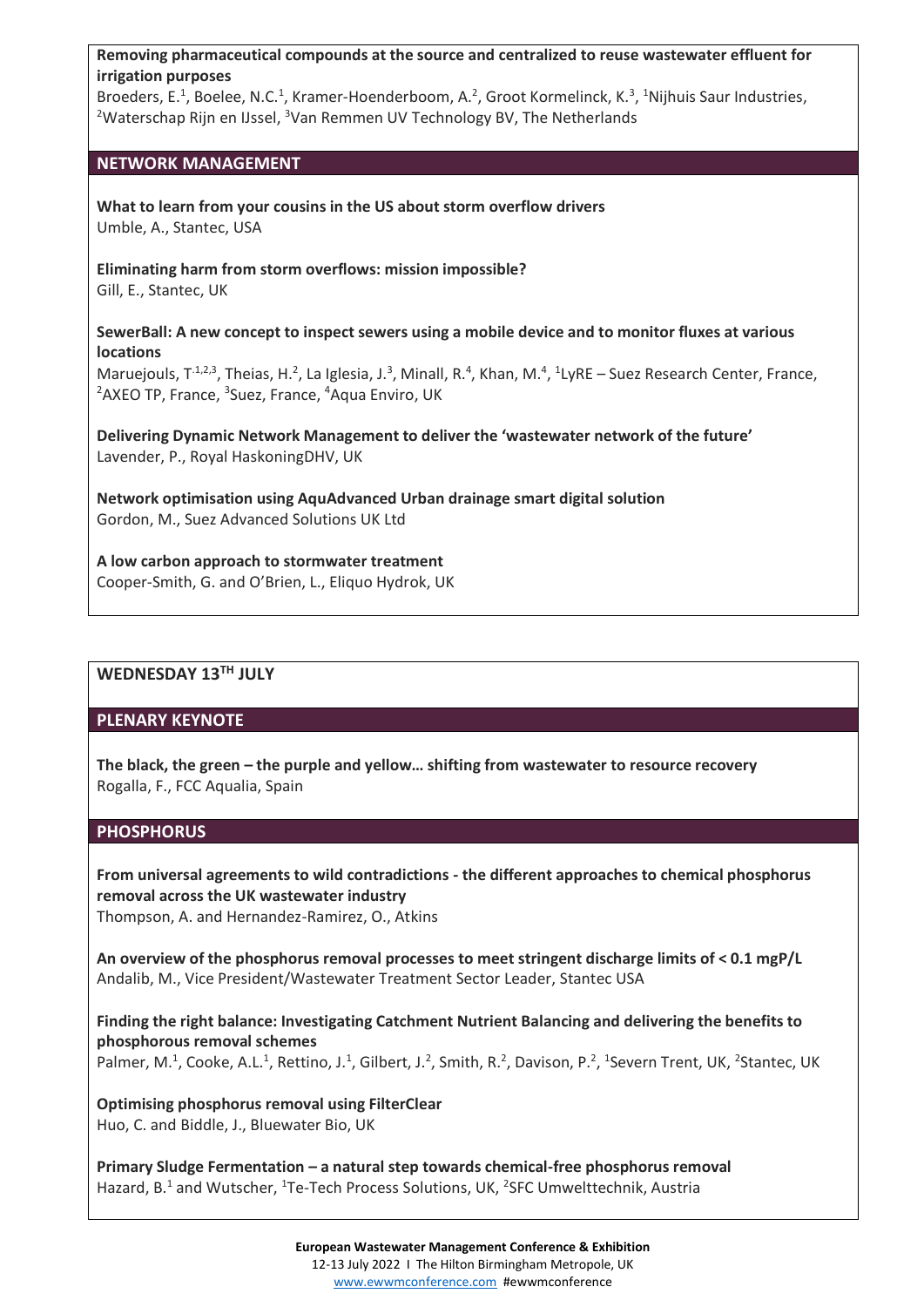**Full scale low phosphorus trials: challenging existing assets** Sandalls, C. and Baloch, I., Southern Water, UK

**Side-Stream Fermentation to achieve low-P permits by EBPR, Viable?** Mendizabal, J., Severn Trent, UK

**A scaling-up approach towards a VFA valorization of industrial wastewater** Casero-Diaz T., Silva-Teira A., Parama V., Gonzalez A., Castro-Barros C.M., Carballa, M, Mauricio-Iglesias, M., CETAQUA – Water Technology Centre, Spain

**Treatment of tertiary solids removal return liquors** Bullen, C., Florence, K., Davies, R., Siltbuster, UK

**Innovative technology for achieving UK's lowest phosphorus levels** Jarvis, S.<sup>1</sup>, Lea, G.<sup>1</sup>, Sandalls, C.<sup>1</sup>, Cooper, P.<sup>2</sup>, <sup>1</sup>Southern Water, <sup>2</sup>Veolia Water, UK

**Recent developments in electrochemical wastewater treatment** Cooper-Smith, G., Cowan, H., Jones, S., Matthews, Z., Power & Water, UK

**Optimisation Strategy and Lessons Learned on AMP6 Low Phosphorus Sites** Sandalls, C., Hossain, A., Pinheiro, M., Liang, S., Boyer, M., Jarvis, S., Lea, G., Baloch, I., Southern Water, UK

## **PROCESS OPTIMISATION**

**Innovative Moving bed biofilm reactor (MBBR) media for total nutrient removal from municipal wastewater**

Parsotamo, A.<sup>1,2</sup>, Soares, A.<sup>1</sup>, Barrett, M.<sup>2</sup>, Hassan, J.<sup>2</sup>, <sup>1</sup>Cranfield University, <sup>2</sup>Warden Biomedia, UK

**Membrane Aerated Biofilm Reactors: the simple and sustainable way to process intensification and enhanced nitrification in existing wastewater treatment plants**

Coutts, D.<sup>1</sup>, Pitt, S.<sup>1</sup>, Cariell-Marquet, C.<sup>2</sup>, Vale, P.<sup>2</sup>, Martin, I.<sup>1</sup>, Murphy, M.<sup>1</sup>, Guglielmi, G.<sup>1</sup>, <sup>1</sup>Suez Water Technologies & Solutions, UK, <sup>2</sup>Severn Trent, UK

**Retrofitting the Mobile Organic Biofilm (MOB™) Process as a hybrid fixed-film and granular sludge technology for full-scale WRFs** Calhoun, J., Nuvoda, USA

**Developments and expansions of a suite of trickling filters design models** Pearce, P., Farmiloe Fisher Environment Ltd, UK

**Optimising Nereda performance at Inverurie** Oliver, B.<sup>1</sup>, Fox, R.<sup>2</sup>, Reid, G.<sup>2</sup>, <sup>1</sup>Royal HaskoningDHV, UK, 2Scottish Water, UK

## **AMP8 DESIGN CHALLENGES**

**Navigating The New World in AMP8** Sunner, N., Stantec, UK

**The challenges facing an SME in delivering innovation and value** Cooper-Smith, G. and O'Brien, L., Eliquo Hydrok, UK

**Is over design hindering carbon reduction?** Jeavons, J.<sup>1</sup> and Jolly, M.<sup>2</sup>, <sup>1</sup>Stantec, UK <sup>2</sup>Yorkshire Water, UK

**BEWISe wastewater research facility** Davenport, R., Newcastle University, UK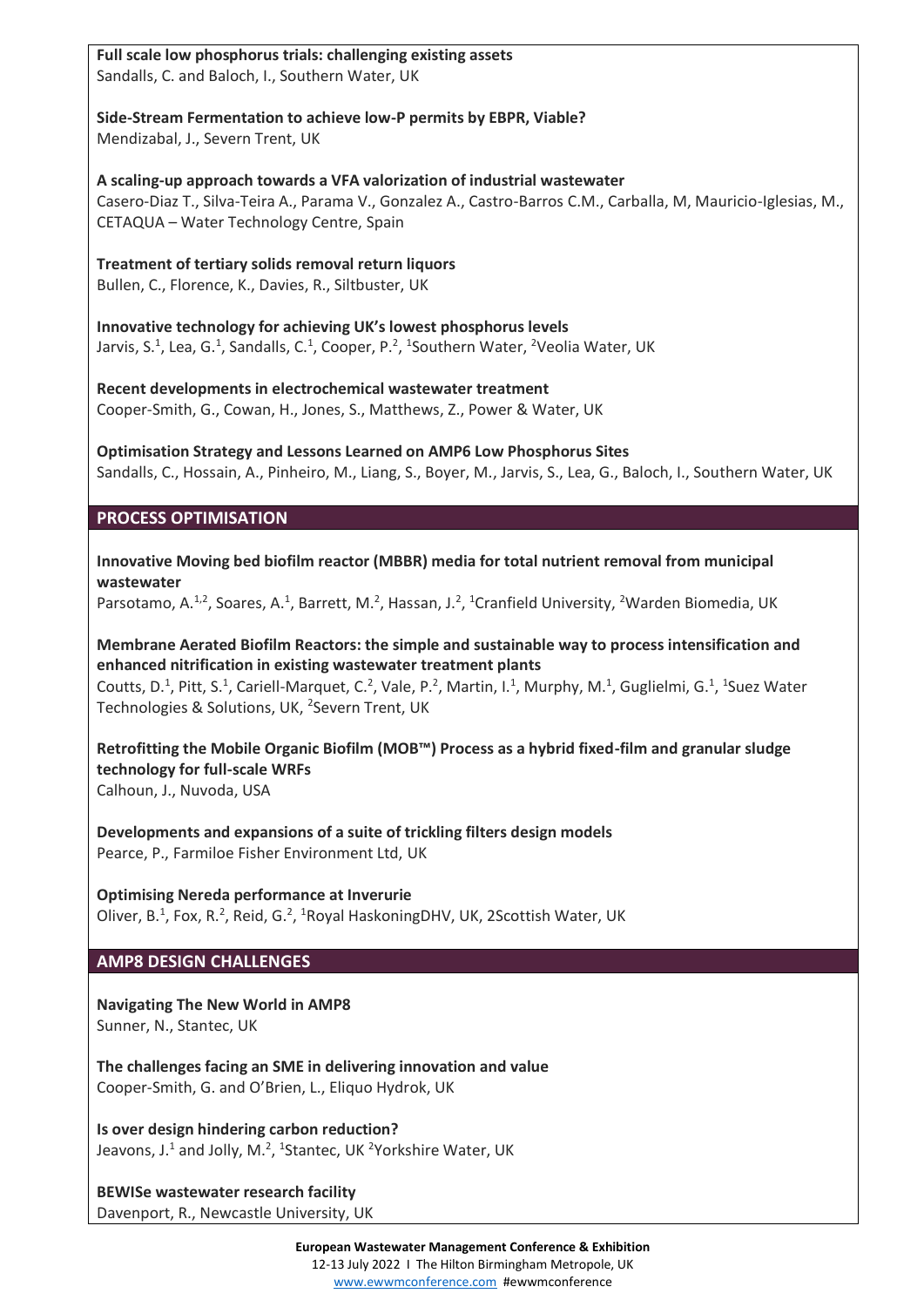#### **METAGENOMICS**

**Systems tools and systems analysis approaches for evaluating biotreatment intensification and optimisation**

Palmer, S., Stantec, UK

**Metagenomics & Activated Sludge: Techniques, who's there, and the next steps** Sheeran, K., Herron, D., Smyth, M., Aqua Enviro, UK

**Catch me if you can: Are we really able to exploit new microorganisms to meet new and existing challenges in wastewater treatment** Nair, A., Microvi Biotech, UK

**Metagenomics: An innovative & practical tool to drive down Carbon, OPEX, Nitrogen & Phosphorus** Smyth, M.<sup>1</sup>, Sheeran, K.<sup>1</sup>, Tillotson, J.<sup>2</sup>, <sup>1</sup>Aqua Enviro, UK, <sup>2</sup>Microbe Detectives, UK

#### **POSTERS**

**Designing a microplastics sampling procedure in Thessaloniki Wastewater Treatment Plant**  Lioumbas, I., Christodoulou, A., Papageorgiou, M., Papastergiou, F., Thessaloniki Water Supply and Sewerage Company SA, Greece

**Recovery of nitrogen from sludge digestate polluted wastewater with advanced ammonium air stripping technology**

van den Broek, J. and Buffinga, G-J., Byosis Group BV, The Netherlands

**Management and Control of Biofilms** Morgan, E., KP2M Ltd T/A Power & Water, UK

**Optimal storage sizing for indoor arena rainwater harvesting: Filton Airfield, UK** Kim, J. and Hofman, J., University of Bath, UK

**Innovative Moving bed biofilm reactor (MBBR) media for total nutrient removal from municipal wastewater**

Parsotamo, A.<sup>1</sup>, Soares, A.<sup>1</sup>, Barrett, M.<sup>2</sup>, Hassan, J.<sup>2</sup>, <sup>1</sup>Cranfield University, <sup>2</sup>Warden Biomedia, UK

**Innovative technology to remove nitrogen and produce climate friendly fertilizers** Lundbom, A., Högberg, C-J., Cohen, Y., EasyMining Services Sweden AB

**MIL-100(Fe): Sorbent Material for Antibiotic Removal and Recovery** Quinlivan, A., University of Nottingham, UK

**Methane recovery at Spernal Sewage Treatment World – a world-first application of technology** Bolton, C.<sup>1</sup>, Dulgheru, T.<sup>1</sup>, Jackson, R.<sup>2</sup>, Sprague, A.<sup>1</sup>, Madeley, N.<sup>1</sup>, Smith, R.<sup>3</sup>, <sup>1</sup>Mott MacDonald Bentley (MMB), <sup>2</sup>MMBC, <sup>3</sup>Severn Trent, UK

**Process optimisation to meet wastewater net zero air quality targets** Lewis, C.<sup>1</sup> and Kelly, R.<sup>2</sup>, Suez Smart & Environmental Solutions, <sup>1</sup>UK & <sup>2</sup>France

**From universal agreements to wild contradictions - the different approaches to chemical phosphorus removal across the UK wastewater industry**

Thompson, A. and Hernandez-Ramirez, O., Atkins, UK

#### **European Wastewater Management Conference & Exhibition**

12-13 July 2022 I The Hilton Birmingham Metropole, UK [www.ewwmconference.com](http://www.ewwmconference.com/) #ewwmconference